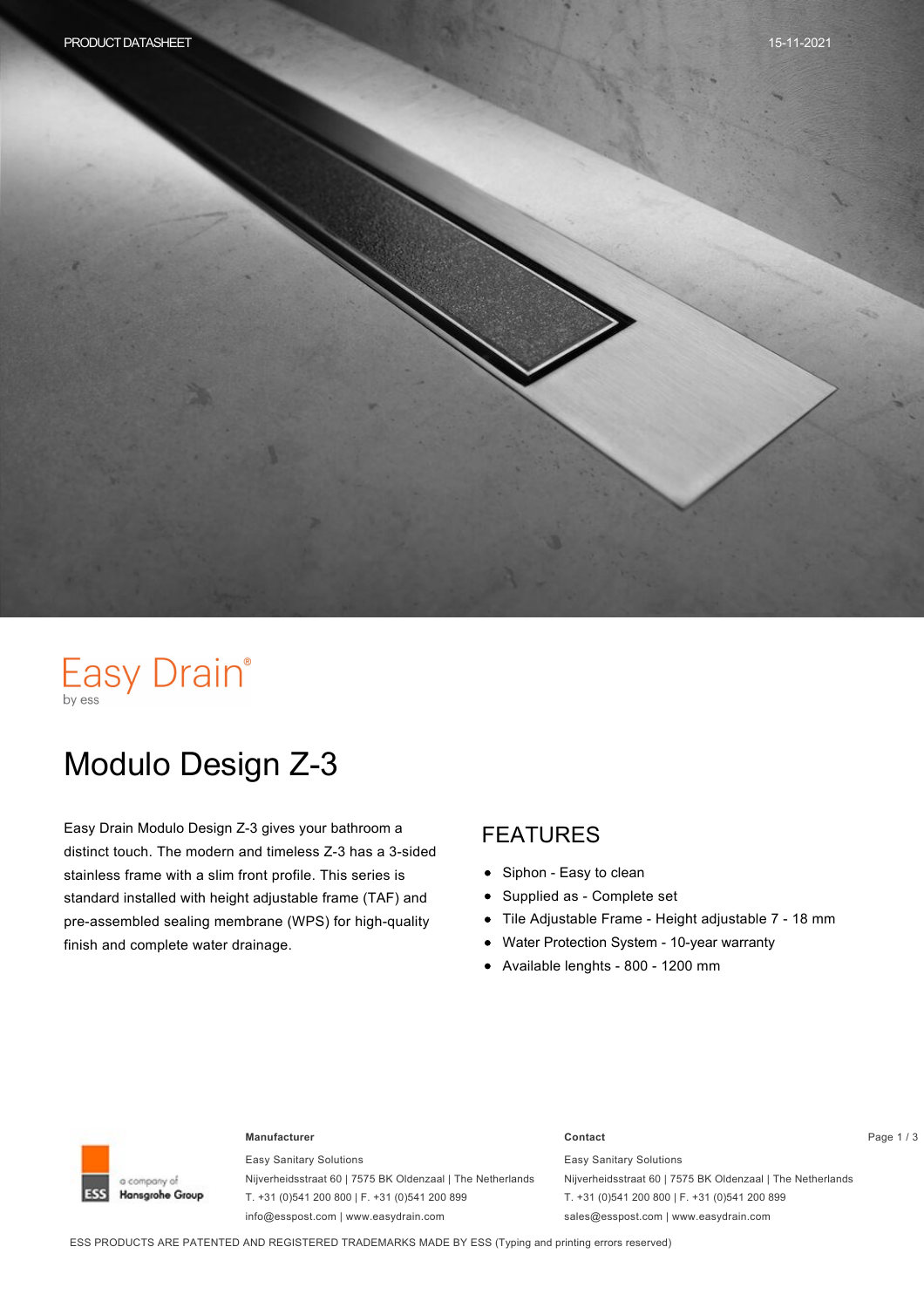## GENERAL

| Serie         | Modulo Design Z-3            |
|---------------|------------------------------|
| Name          | Modulo Design Z-3            |
| Model         | Rectangular shower drain     |
| Length (mm)   | 800, 900, 1000, 1200         |
| Product type  | Complete                     |
| Application   | New construction, Renovation |
| Certification | <b>DIN 18534</b>             |
|               |                              |

### **INSTALLATION**

| Substrate                                   | Concrete / Sand Cement, Wooden floors, Lewis sheets |
|---------------------------------------------|-----------------------------------------------------|
| Floor finish                                | Tiles / Mosaic, Glass Mosaic, Thin tiles            |
| Height adjustable feet                      | Included                                            |
| Installation option                         | Floor, Wall                                         |
| Outlet                                      | Horizontal (Vertical outlet optional)               |
| Connection (mm)                             | 40                                                  |
| Min. installation depth (mm) (built-in set) | 70                                                  |
| Min. installation depth (mm) (incl. grate)  | 77                                                  |

#### DRAINAGE

| Max. drainage capacity entrance (I/min) |  |
|-----------------------------------------|--|
| Max. drainage capacity wall (I/min)     |  |
| Max. drainage capacity (I/min)          |  |

#### **BUILT-IN SET**

| Pre-assembled sealing membrane | Included                                             |
|--------------------------------|------------------------------------------------------|
| Siphon features                | Cleanable, Pivotable & adjustable, Height adjustable |
| Water seal height (mm)         | 28                                                   |
| Outlet                         | Horizontal (Vertical outlet optional)                |
| Material siphon                | ABS.                                                 |

### **DESIGN**

| Grate finish                   | Tile                           |
|--------------------------------|--------------------------------|
| Grate pattern                  | Zero / Closed                  |
| Grate width (mm)               | 46                             |
| Grate tile insert (mm)         | 12                             |
| Adjustable grate               | <b>No</b>                      |
| Frame type                     | TAF (Tile Adjustable Frame)    |
| <b>TAF Frame material</b>      | Stainless steel (304)          |
| Design frame finish            | <b>Brushed stainless steel</b> |
| Frame width (mm)               | 81                             |
| Wheelchair accessible          | Yes                            |
| <b>Extension set available</b> | <b>No</b>                      |



Easy Sanitary Solutions Nijverheidsstraat 60 | 7575 BK Oldenzaal | The Netherlands T. +31 (0)541 200 800 | F. +31 (0)541 200 899 info@esspost.com | www.easydrain.com

#### **Manufacturer Contact** Page 2 / 3 Easy Sanitary Solutions Nijverheidsstraat 60 | 7575 BK Oldenzaal | The Netherlands

T. +31 (0)541 200 800 | F. +31 (0)541 200 899 sales@esspost.com | www.easydrain.com

ESS PRODUCTS ARE PATENTED AND REGISTERED TRADEMARKS MADE BY ESS (Typing and printing errors reserved)